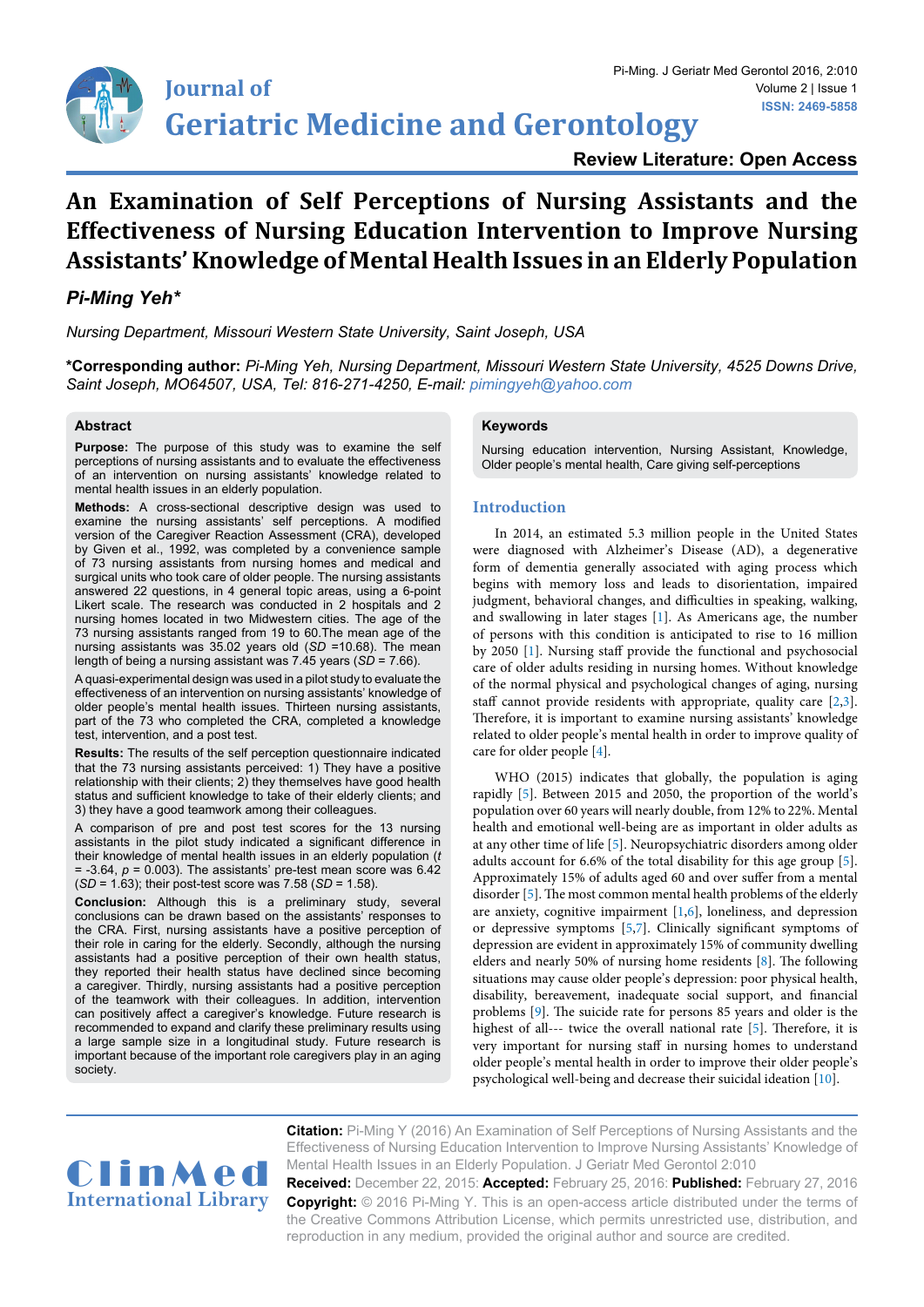#### **Literature Review**

Very few studies have focused on understanding the self perceptions of nursing assistants. However, studies have supported the efficacy of training interventions for staff serving the elderly [[4,](#page-4-3)[11-](#page-4-10)[13](#page-5-0)]. Previous interventional studies focus on decreasing the belt restraint use [[12](#page-4-11),[14](#page-5-1)], the attitudes about physical restraints of family caregivers of the residents in nursing home [[15](#page-5-2)], using simulation program to improve attitudes toward older adults [[4](#page-4-3)], and using restorative care programs to educate nursing assistants to improve residents' activity of daily living (ADL) [[16](#page-5-3)].

Most family caregivers of residents of nursing home felt wrist and ankle belts as most restrictive and uncomfortable [\[15\]](#page-5-2). Some studies showed the effectiveness of the intervention to decrease the belt restraint use in the nursing home [[12](#page-4-11)[,14\]](#page-5-1). A study indicated the significant effectiveness of using a simulation program to improve nursing assistants' attitude toward older adults and knowledge about aging in Taiwan [\[4\]](#page-4-3). At posttest, the experimental group participants' scores of knowledge and attitude about aging were significant higher than pre-test as well as higher than the scores of control group [[4](#page-4-3)].

According to the Omnibus Budget Reconciliation Act (OBRA) that "a resident's abilities in activities of daily living (ADLs) not diminish unless circumstances of the individual's clinical condition demonstrate that the decline is unavoidable [\[16\]](#page-5-3)", therefore, Medicare supports some coverage for nursing home to develop the restorative care programs to increase nursing assistants' knowledge in order to improve residents' function, muscle strength, contractures, and quality of life [\[16](#page-5-3)]. Resnick et al. (2009) did a successful restorative care intervention and indicated that after this intervention, the elderly adults in nursing home have improved in their mobility, gait, balance, walking, bathing, and stair climbing [\[16\]](#page-5-3).

Some researchers have reported high prevalence of mental health problems, especially depression, among nursing home residents [[3,](#page-4-2)[11\]](#page-4-10). Because nursing assistants have daily, extensive contact with their patients, their level of knowledge is very important. Without the appropriate education and training, nursing assistants cannot recognize when residents are experiencing depression, and consequently they may receive no treatment. Topics related to the aging process and mental health components in education and training programs could help nursing assistants to understand the elderly [\[3](#page-4-2)[,11](#page-4-10)].

If nursing assistants can recognize and report signs and symptoms of depression in older adults and can understand the fundamentals of aging, mental health, and depression and the appropriate responses, elderly residents in the nursing homes will receive higher quality of care [[5,](#page-4-4)[7](#page-4-6)[,11](#page-4-10)[,17\]](#page-5-4). Nursing assistants have the desire to receive more training and experience particularly in taking care of older people with dementia, depression, and aggression, as well as communicating effectively with them  $[8,11,12]$  $[8,11,12]$  $[8,11,12]$ . A combination of instructive and interactive learning strategies is the best approach for improving the knowledge base and promoting positive attitudes of health care workers [[11](#page-4-10)[,18](#page-5-5)[,19\]](#page-5-6).

Most previous studies focus on ADL and physical health of older people. Few studies concern the psychological well-being and mental illnesses of elderly adults. Therefore, the purpose of the this study was to examine the self-perceptions of nursing assistants for caring elderly clients and to evaluate the effectiveness of an intervention on nursing assistants' knowledge related to mental health issues in an elderly population.

#### **Research Questions**

1. What were the nursing assistants' self-perceptions of caregiving for elderly clients?

2. What was the nursing assistants' knowledge level of mental health issues of elderly clients?

3. What was the effectiveness of an educational intervention on the nursing assistants' knowledge?

#### **Design**

There were two phases of this study. The first phase, the crosssectional research design was conducted in 2014. The second phase, a quasi-experimental research design was used to examine the effectiveness of nursing intervention on nursing assistants' knowledge and perceptions related to older people's mental health in 2015. Data were collected using structured questionnaires.

#### **Sample and setting**

Nursing assistants were defined as those "helping patients perform the most basic daily tasks. They work under a nurse's supervision, and since they have extensive daily contact with each patient, they play a key role in the activity of daily living of the older people or patients. They report the important information about the patients' conditions to nurses" [[20](#page-5-7)]. The sampling criteria for nursing assistants were as follows: (a) a minimum age of 18 years; (b) ability to read and write English; (c) taking care of older people; (d) willing to participate this study.

The Director of Nursing in two nursing homes and the Nursing Supervisors of Medical/Surgical units in two hospitals reviewed and approved a demographic survey and two questionnaires to be completed by the assistants: one questionnaire to assess the assistants' self-perceptions and one to assess the impact of an intervention on their knowledge. It was estimated that 15-20 minutes were needed to complete the questionnaire. Individual envelopes, each containing a questionnaire and an Informed Consent to be completed anonymously, were distributed to the units with instructions to be returned within two weeks. Participants for this study were 73 volunteers who agreed to answer a questionnaire that was given to them by director of nursing in nursing homes or nursing supervisors of medical/surgical units in the hospitals. They worked in two nursing homes and in medical-surgical units of two hospitals. Their mean age was 35.02 (*SD* = 10.68). There were 14 male (19.2%), 59 female (80.8%).

#### **Process**

This study was approved by researcher's University IRB committee. After the explanations and the participants' agreement, they were recruited into this study. There were two phases of this study. In the first phase of this study, a convenience sample of 60 nursing assistants was recruited from nursing homes and Medical and Surgical nursing units. These 60 participants did not received nursing intervention and no post-knowledge test. This phase was a cross-sectional design to understand the phenomenon of nursing assistants' care giving attitude and knowledge related to taking care of older people. In the first phase, the questionnaire and the 10 questions of the knowledge quiz were examined reliability and validity. In the first phase, the participants received a pack of chocolate after they completed the questionnaire and the knowledge quiz.

In the second phase of this study, a convenience sample of 13 nursing assistants was recruited from a nursing home. The researcher contacted with the director of nursing of this nursing home and explained this study. This Director of Nursing agreed to have the pretest, the knowledge intervention, and post-test administered in the facility. The 13 nursing assistants completed the pre-test, and then the researcher provided the intervention. After the intervention, the 13 participants completed the post-test. The process was held in the nursing home. The content of educational intervention included a review of older people's common mental health problems and care plans developed by Frisch and Frisch, 2011 [[13\]](#page-5-0). The intervention also included the signs and symptoms of delirium, depression, dementia, and Alzheimer's disease, as well as these illness' etiology and treatments [\[13](#page-5-0)]. The intervention took about one hour and most in lecture format. PowerPoint handouts were provided. The post test took 15 minutes. After the post-test, the nursing assistants received \$10 gift cards.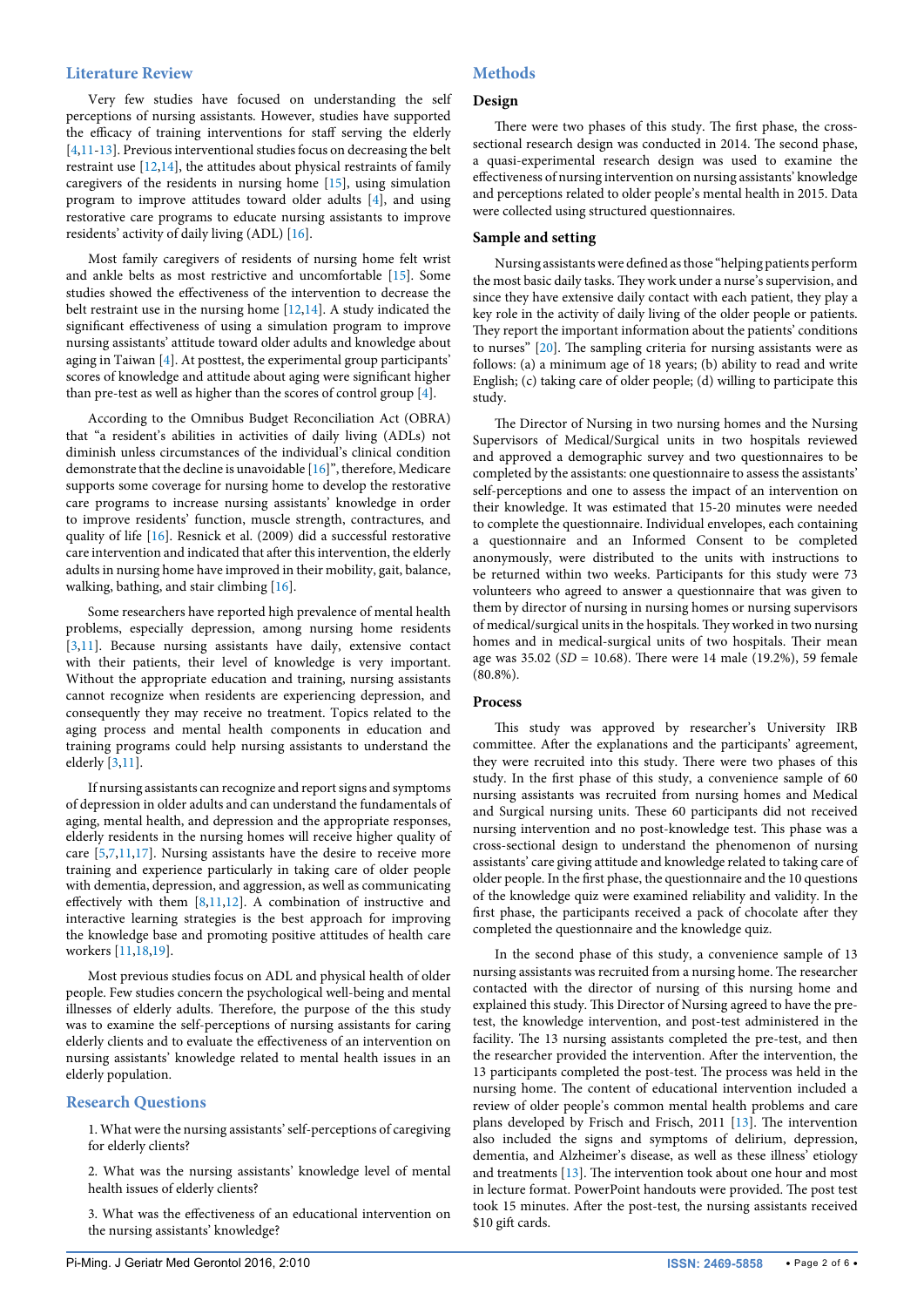#### **Instruments**

The instruments included demographic data, the Caregiver Reaction Assessment (CRA) [[17](#page-5-4)], and 10 multiple choice questions of knowledge test (Frisch & Frisch, 2011) [[13\]](#page-5-0). The Caregiver Reaction Assessment (CRA) [[17](#page-5-4)] was used to exam the nursing assistants' selfperceptions related to take care older people. The ten multiple choice questions of knowledge test [[13\]](#page-5-0) were used to exam the nursing assistants' older people's mental health knowledge. The ten multiple choice questions were listed in the [table 1](#page-2-0) and the content was related to the handout of educational intervention developed by Frisch and Frisch (2011) [[13](#page-5-0)].

*Caregiver Reaction Assessment (CRA).* Given et al. (1992) [[17](#page-5-4)] developed CRA that includes 24 items and consists of the following five subscales: (a) Caregiver's Esteem, (b) Lack of Family Support, (c) Impact on Health, (d) Impact on Schedule, and (e) Impact on Finances to measure perceptions of caregiving. The CRA has been examined by rigorous psychometric tests including content validity, construct validity, exploratory validity, and confirmatory factor analysis. Participants were asked to rate each item on a five-point Likert scale ranging from strongly agree (6) to strongly disagree (1).

In previous research, internal consistency reliability for each subscale based on a sample of 377 caregivers of cancer or Alzheimer's patients revealed a high degree of reliability for each subscale with Cronbach's alphas ranging from 0.80 to 0.90. The Cronbach's alpha was 0.90 for Esteem Subscale, 0.85 for Lack of Support Subscale, 0.80 for Impact on Health Subscale, 0.82 for Impact on Schedule Subscale, and 0.81 for Impact on Finances Subscale [\[17\]](#page-5-4).

Construct validity support was evidenced through establishment of stable factor structures across comparison groups: diseases (Alzheimer's & cancer), patient-caregiver relationships (spouses vs. non-spouses), and three cross-sectional comparisons. The results of the comparison were highly significant, large, and remarkably stable over time [\[17\]](#page-5-4). Also, the construct validity of the CRA instrument has been supported by correlations between the CRA subscales and depression. These correlations were consistent with the notion that specific caregiver burdens may result in overall caregiver depression [\[17\]](#page-5-4).

The CRA was revised by the researcher in order to be used among nursing assistants. **Caregiver's Esteem subscale** was revised to measure nursing assistants' *quality of relationship* between nursing assistants and older people. **Lack of Family support subscale** was revised to measure nursing assistants' *Lack of Team Member's support*. **Impact on Health subscale** was revised to measure how much *nursing assistants' health* impacted by being a caregiver. **Impact on Schedule subscale** was revised to measure how much *nursing assistants' schedule* impacted by being a caregiver. The Impact on Finances subscale was not used in this study. In this study, the internal consistence reliabilities were as follow: (a) Caregiver's Esteem subscale: Cronbach's alpha = 0.718, (b) Lack of Team Member's Support subscale: Cronbach's alpha = 0.667, (c) Impact on Health subscale: Cronbach's alpha = 0.681, (d) Impact on Schedule subscale: Cronbach's alpha = 0.681.

#### **Data analysis**

SPSS 20 version was used to conduct the data analysis. Descriptive statistics and analysis with paired t-tests were applied to answer the research questions.

#### **Results**

#### **Sample characteristics**

There were 73 participants in this study. Their mean age was 35.02 (*SD* = 10.68). There were 14 male (19.2%), 59 female (80.8%), and most of them were married ( $n = 33, 45.2\%$ ) and single ( $n = 31, 42.5\%$ ). Forty-four participants (60.3%) had high school education, and the majority of the participants (*n* = 53, 72.6%) were Christians. The participants felt their health status is worse after being a caregiver. There were significant differences in health status between before and after being a caregiver ( $t = 3.61$ ,  $p \le 0.001$ ) ([Table 2](#page-3-0)).

#### **Nursing assistants' caregiving self-perceptions**

In [table 2](#page-3-0), it showed the nursing assistants' perception of caregiving. It can be categorized as 1) Quality of relationship between nursing assistants and their clients, 2) Nursing assistants' competence including their physical health and knowledge, and 3) Teamwork.

<span id="page-2-0"></span>**Table 1:** Nursing Assistants' Knowledge related to Geriatric Mental Health pre-test (*N* = 73)

| <b>Questions for Geriatric Mental Health</b>                                                                                                                                                                                                                                                                                                                                                                                                                                                  | <b>Correct Answer</b>                                                                                             | $\mathbf n$ | %    |
|-----------------------------------------------------------------------------------------------------------------------------------------------------------------------------------------------------------------------------------------------------------------------------------------------------------------------------------------------------------------------------------------------------------------------------------------------------------------------------------------------|-------------------------------------------------------------------------------------------------------------------|-------------|------|
| 5. A visiting nurse observes signs of anxiety and stress in a newly widowed elderly client who lives<br>alone. The MOST likely plan of intervention would be to:                                                                                                                                                                                                                                                                                                                              | provide resources to maintain a safe,<br>comfortable, familiar home environment                                   | 61          | 83.6 |
| 7. When one of your assigned clients complains about the boredom and confinement associated with<br>being in a wheelchair, you could BEST provide a respite for the client by:                                                                                                                                                                                                                                                                                                                | sharing laughter or discussing current events<br>of the day                                                       | 57          | 78.1 |
| 6. The nurse has admitted a man who was brought to the emergency room by his daughter. The<br>daughter says she noticed that something was wrong with her father when he began talking about<br>her mother, who had died nearly 8 months ago, as if she were still alive                                                                                                                                                                                                                      | illusions or hallucinations                                                                                       | 56          | 76.7 |
| 4. The nurse caring for elderly clients recognizes that which of the following is TRUE regarding the<br>elderly and substance abuse?                                                                                                                                                                                                                                                                                                                                                          | Drugs with long half-lives and anticholinergic<br>side effects are especially problematic for<br>elderly clients. | 52          | 71.2 |
| 1. An elderly couple, no longer able to safely manage by themselves in their own home, elects to move<br>in with their daughter, who assumes the role of primary caregiver for both of them. A nurse case<br>manager is working with this family. The nurse counsels the daughter to expect:                                                                                                                                                                                                  | decreased self-worth and personal identity in<br>both parents                                                     | 51          | 69.9 |
| 3. A home health nurse visits an elderly client. The spouse reports that the client has recently begun to<br>behave in an "abusive" manner and describes "catastrophic reactions" to minor events. The nurse<br>assesses the client for which of the following as the MOST likely source of these behaviors?                                                                                                                                                                                  | untreated pain                                                                                                    | 48          | 65.8 |
| 2. The strongest predictors of first-time depression in the older adult are which of the following factors?                                                                                                                                                                                                                                                                                                                                                                                   | poor physical health and inadequate social<br>support                                                             | 43          | 58.9 |
| 9. You are working with an elderly client in a nursing home. The client is in a wheelchair most of the<br>day, sitting alone in the corner of the dayroom, either grabbing at everyone who passes by or<br>yelling out to people. This client has no visitors. The only living relative is a distant cousin who only<br>communicates with the administrator of the home. Based on what you know about this client, you<br>would put which of the following diagnoses in the highest priority? | Loneliness                                                                                                        | 38          | 52.1 |
| 10. Which antidepressant medications are commonly used in the elderly because of diminished risk of<br>adverse effects?                                                                                                                                                                                                                                                                                                                                                                       | selective serotonin reuptake inhibitors (SSRIs) 36                                                                |             | 49.3 |
| 8. An assessment tool that is widely used for baseline mental status but not designed specifically as a<br>screening device for delirium or acute confusional states is the:                                                                                                                                                                                                                                                                                                                  | Mini-Mental State Exam (MMSE)                                                                                     | 32          | 43.8 |
| 9. You are working with an elderly client in a nursing home. The client is in a wheelchair most of the<br>day, sitting alone in the corner of the dayroom, either grabbing at everyone who passes by or<br>yelling out to people. This client has no visitors. The only living relative is a distant cousin who only<br>communicates with the administrator of the home. Based on what you know about this client, you<br>would put which of the following diagnoses in the highest priority? | Loneliness                                                                                                        | 38          | 52.1 |
| 10. Which antidepressant medications are commonly used in the elderly because of diminished risk of<br>adverse effects?                                                                                                                                                                                                                                                                                                                                                                       | selective serotonin reuptake inhibitors (SSRIs) 36                                                                |             | 49.3 |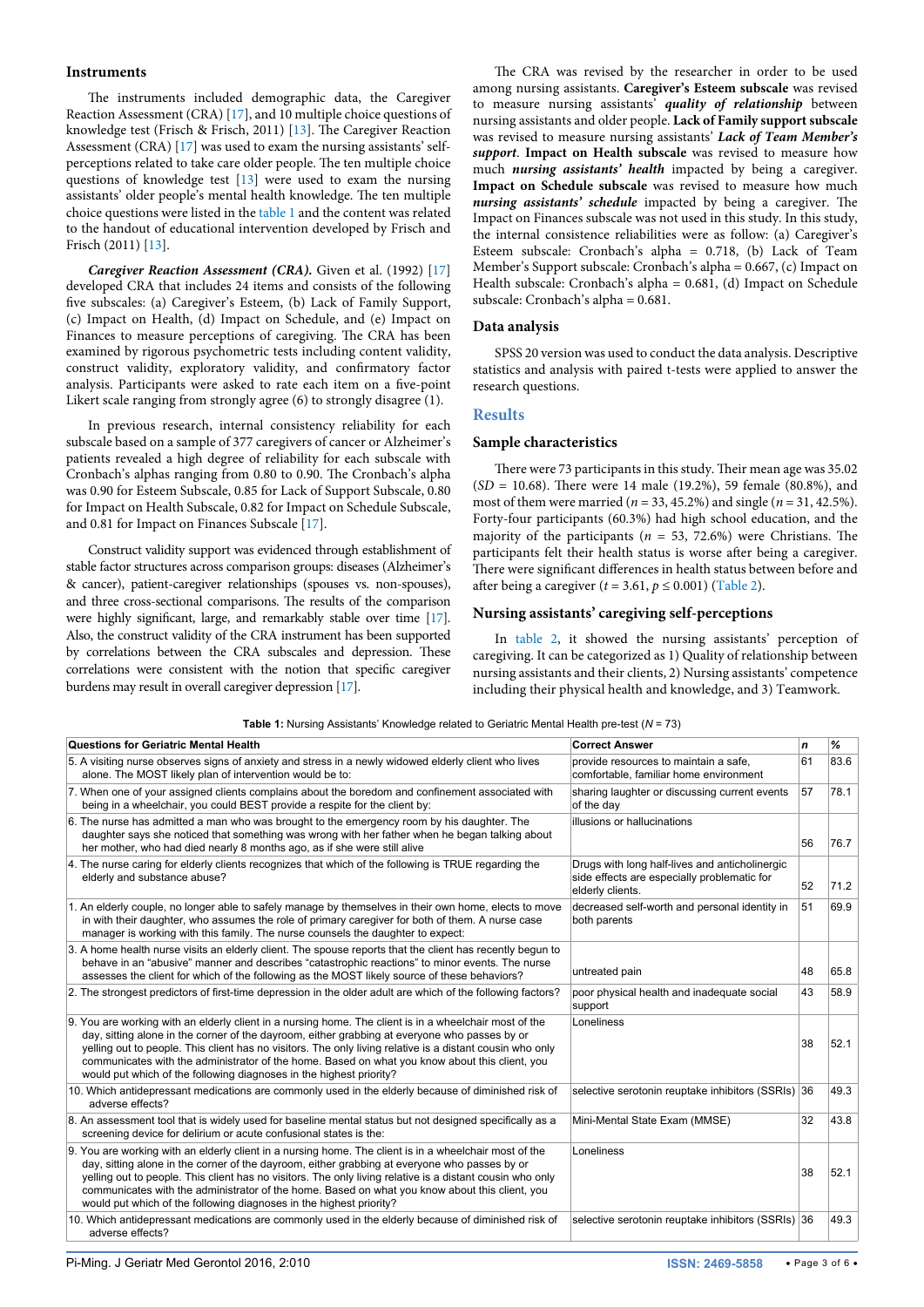<span id="page-3-0"></span>

|  | Table 2: Demographic Data ( $N = 73$ ) |  |  |
|--|----------------------------------------|--|--|
|--|----------------------------------------|--|--|

| Variable                                         | n  | %                             | М          | SD    |
|--------------------------------------------------|----|-------------------------------|------------|-------|
| Age (19 - 60 years)                              |    |                               | 35.02      | 10.68 |
| How many years be a caregiver                    |    |                               |            |       |
| $(0.5 - 40$ years)                               |    |                               | 7.45       | 7.66  |
| Gender                                           |    |                               |            |       |
| Male                                             | 14 | 19.2                          |            |       |
| Female                                           | 59 | 80.8                          |            |       |
| Marriage                                         |    |                               |            |       |
| Single                                           | 31 | 42.5                          |            |       |
| Married                                          | 33 | 45.2                          |            |       |
| <b>Divorced</b>                                  | 7  | 9.2                           |            |       |
| Widowed                                          | 1  | 1.4                           |            |       |
| Education                                        |    |                               |            |       |
| <b>High School</b>                               | 44 | 60.3                          |            |       |
| <b>Two-Year Technical</b><br>School              | 17 | 23.3                          |            |       |
| Undergraduate                                    | 12 | 16.4                          |            |       |
| Religion                                         |    |                               |            |       |
| Believe in Jesus Christ                          | 53 | 72.6                          |            |       |
| Income per month                                 |    |                               |            |       |
| USD 667-999                                      | 9  | 12.3                          |            |       |
| USD 1,000-1,333                                  | 29 | 39.7                          |            |       |
| USD 1,334-1,666                                  | 13 | 17.8                          |            |       |
| USD 1,667-1,999                                  | 8  | 11.0                          |            |       |
| USD 2,000-2,333                                  | 4  | 5.5                           |            |       |
| Above USD 2,333                                  | 8  | 11.0                          |            |       |
| Knowledge about caring care<br>receivers (7-35)  |    |                               | 29.81      | 4.03  |
| Geriatric Mental Health Pre-test<br>(Range 0-10) |    |                               | $N = 73$   |       |
|                                                  |    |                               | $M = 6.44$ | 1.65  |
| Pre-test $(n = 13)$                              |    |                               | 6.42       | 1.63  |
| Post-test $(n = 13)$                             |    | $t = -3.64**$ ( $p = 0.003$ ) | 7.58       | 1.58  |
| Health Before being a caregiver <sup>a</sup>     |    |                               | 4.78       | 1.05  |
| Health After being a caregiver                   |    | $t = 3.61***$ ( $p = 0.001$ ) | 4.27       | 1.15  |

**\*\*\*** *P* **≤ 0.001 <sup>a</sup> Health status (1= poor, 5= excellent).**

#### *1) Quality of relationship between nursing assistants and their clients*

Question number: 1, 17, 20, and 23; 87.7%-90.4% agreed or strongly agreed they had a positive relationship with care receivers and it is important to take care of the care receivers [\(Table 2\)](#page-3-0).

#### *2) Nursing assistants' competence including their physical health and knowledge*

Question number: 3 and 19; 83.5-86.3% agreed or strongly agreed they had good health status and enough knowledge to take care of their clients [\(Table 3\)](#page-3-1).

#### *3) Teamwork.*

Question number: 13; 72.7% of nursing assistants agreed or strongly agreed they had good teamwork to take care of care receivers ([Table 3](#page-3-1)).

## **Nursing assistants' knowledge related to older people's mental health**

The participants answered 10 questions for their knowledge related to older people's mental health test (range of score was from 0 to 10). There were 73 participates completed the pre-test, and only 13 of these participants completed the post-test. The mean score of these 13 participants' older people's mental health pre-test score was 6.42 (*SD* = 1.63) and the post-test score was 7.58 (*SD* = 1.58). There was a significant increase in knowledge related to older people's mental health between pre-test and post-test  $(t = -3.64, p = 0.003)$  [\(Table 2\)](#page-3-0). The top 5 questions answered correctly were as follows ([Table 1](#page-2-0)). "A visiting nurse observes signs of anxiety and stress in a newly widowed elderly client who lives alone. The MOST likely plan of intervention would be to:" and the correct answer was "provide resources to maintain a safe, comfortable, familiar home environment" (83.6% correct) [\(Table 1](#page-2-0)).

<span id="page-3-1"></span>**Table 3:** Nursing Assistants' Caregiving Self Perceptions who answered "agree and strongly agree"  $(N = 73)$  \*indicate positive reactions

| <b>Nursing Assistants' Caregiving Reactions</b>                                     | n  | %    |
|-------------------------------------------------------------------------------------|----|------|
| *17. Caring for him/her makes me feel good                                          | 66 | 90.4 |
| *20. Caring for him/her is important to me                                          | 66 | 90.4 |
| *23. I enjoy caring for him/her                                                     | 65 | 89.1 |
| *1. I feel privileged to care for him/her                                           | 64 | 87.7 |
| *15. I have enough physical strength to care for him/her                            | 64 | 87.6 |
| *19. I am healthy enough to care for him/her                                        | 63 | 86.3 |
| *3. My knowledge is adequate to being a nursing assistant                           | 61 | 83.5 |
| *9. I really want to care for him/her                                               | 57 | 78.1 |
| 4. My activities are centered around care of him/her                                | 55 | 75.4 |
| *13. My co- workers come together at caring for him/her                             | 53 | 72.7 |
| *12. I can do a better job for him/her                                              | 32 | 43.9 |
| 14. I have eliminated things from my schedule since being a<br>nursing assistant.   | 32 | 43.8 |
| 11. I visit family and friends less since I have been a nursing<br>assistant        | 27 | 37   |
| 18. The constant interruptions make it difficult to find time for<br>relaxation     | 27 | 37.0 |
| 2. Others have dumped caring for him/her onto me                                    | 21 | 28.7 |
| 10. My health has gotten worse since I've been a nursing assistant                  | 20 | 27.4 |
| 5. Since caring for him/her, it seems like I'm tired all of the time                | 18 | 24.6 |
| 6. It is very difficult to get help from my co-workers in taking care<br>of him/her | 13 | 17.8 |
| 8. I have to stop in the middle of work                                             | 13 | 17.8 |
| 22. My co-workers left me alone to care for him/her                                 | 8  | 10.9 |
| 7. I resent having to take care of him/her                                          | 4  | 5.4  |
| 16. Since caring for him/her, I feel my co-workers did not help me                  | 3  | 4.1  |
|                                                                                     |    |      |

"When one of your assigned clients complains about the boredom and confinement associated with being in a wheelchair, you could BEST provide a respite for the client by:" and the correct answer was "sharing laughter or discussing current events of the day" (78.1% correct). "The nurse has admitted a man who was brought to the emergency room by his daughter. The daughter says she noticed that something was wrong with her father when he began talking about her mother, who had died nearly 8 months ago, as if she were still alive" and the correct answer was "illusions or hallucinations" (76.7% correct) [\(Table 1\)](#page-2-0).

"The nurse caring for elderly clients recognizes that which of the following is TRUE regarding the elderly and substance abuse?" and the correct answer was "Drugs with long half-lives and ant cholinergic side effects are especially problematic for elderly clients" (71.2% correct). "An elderly couple, no longer able to safely manage by themselves in their own home, elects to move in with their daughter, who assumes the role of primary caregiver for both of them. A nurse case manager is working with this family. The nurse counsels the" and the correct answer was "decreased self-worth and personal identity in both parents" (69.9% correct) ([Table 1](#page-2-0)).

## **Discussion**

This study offers an insight into the nursing assistant's selfperceptions related to taking care of older people and knowledge of older people's mental health.

### **Nursing assistants' caregiving self-perceptions**

[Table 3](#page-3-1) shows the nursing assistants' self-perceptions in three topic areas: 1) Quality of relationship between nursing assistants and their clients; 2) Nursing assistants' competence including their physical health and knowledge; 3) Quality of Teamwork. Most of the participants in this study have positive responses in all three areas. The nursing assistants reported that they had a good relationship with their care receivers. They also reported that they themselves had good health status and appropriate knowledge to take care the older people. They also reported a good teamwork among their colleagues.

These findings concerning teamwork differ from the results of Holmberg et al. study (2013) [\[21\]](#page-5-8) which indicated that focus groups were conducted with over 150 certified **nursing assistants** (CNAs)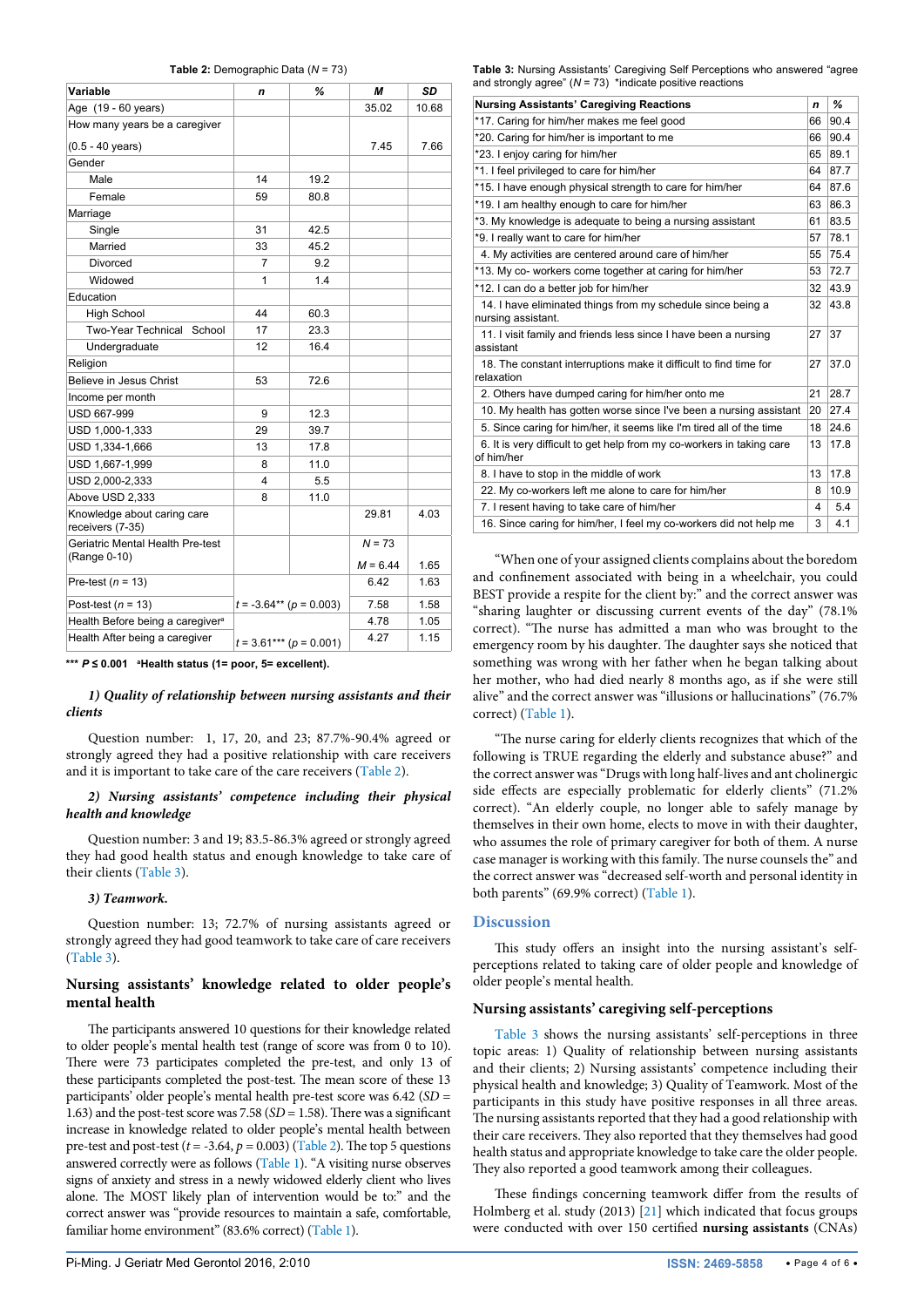in seven **nursing** homes to obtain their opinions on how the work environment supported or impeded their **care giving** to residents. Strong opinions emerged about work environment interference with CNAs' ability to provide quality and comprehensive care. Participants also believed that their supervisors did not respect the value of the care and nurturing that CNAs provided. Their findings highlight the need for improved relationships between CNAs and management in **nursing** homes [[21\]](#page-5-8).

## **Nursing assistants' knowledge related to older people's mental health**

This study provides the evidence of the effectiveness of nursing intervention to improve the nursing assistants' knowledge related to older people's mental health. Although only 13 nursing assistants in the nursing home received the nursing intervention, there was a significant difference between pre-test and post-test scores.

It is difficult to recruit nursing assistants to participate in educational intervention studies because they are very busy at work. They may not be motivated to stay after work to complete questionnaires on their own time. Researchers may need to create some kinds of external or internal motivation for the nursing assistants. A strong relationship between researchers and nursing home administrators or nurses may also provide ways to conduct interventional research.

The study by Morgan and Konrad (2008) is a successful example of doing research in nursing home [[18](#page-5-5)]. The significant results in this study indicated the positive effects of an educational intervention on nursing assistants. In the future, the interventions can be more interactive activities to increase the participants' interest. For example, watching the DVD and discuss what they have learned and their opinions after watching the DVD. The time and environment are important factors to be considered [[18](#page-5-5)]. For example, providing several sessions of lessons at different schedules for nursing assistants to choose their available time to participate the nursing educational activities [\[18\]](#page-5-5). To provide a certificate and a gift will increase people's motivation to participate. The results are similar to the study of Pesut et al. (2015) [\[19\]](#page-5-6).

This pilot study is important because few researchers have reported on the nursing assistants' knowledge related to older people's mental health. In this study, the top 5 highest percentages of answering correct questions. The top 5 responses ranged from 69.9% to 83.6%. These responses indicated the nursing assistants who were caring for elderly patients understood 1) how to respond to signs of anxiety and stress; 2) how to respond to boredom; 3) how to recognize illusions and hallucinations; 4) the dangers of drugs with long half-lives and anticholingeric side effects; and 5) reactions of the elderly who must be cared for by family members. The questions with the 5 lowest correct responses indicate knowledge areas to be addressed in future interventions. Few studies have reported these results, although some studies also examined nursing assistants' knowledge [\[21\]](#page-5-8).

## **Limitations**

The participants in this study were a convenience sample, recruited from nursing homes and medical and surgical units. Therefore there are limitations in the generalizability beyond a similar population. Also, the results of this study had small sample size to complete the intervention part. In the future, the author should increase the sample size and improve the teaching strategies to be more interactive in order to recruit more participants.

An additional limitation is the low reliabilities in the CRA instrument. Because few study examined the nursing assistants' caregiving reaction, the CRA was used in this study. It has been used to the informal caregivers who took care of older people with very good internal consistency reliability. The instruments with low reliability might "have too few items", "employed with a too homogeneous group", and "small sample size [[21](#page-5-8)]". The subjects in this study were limited in the nursing assistants. Therefore they had a homogeneous

tendency that also contributes to the low reliability of subscale. The low internal consistency reliability reflected the low consistency attitude of nursing assistants about the caregiving attitude.

## **Conclusion**

Nursing assistants play a vital role in the care of older people in nursing homes and medical facilities. Their self-perceptions about their job responsibilities and their knowledge of mental health issues for the elderly are, therefore, very important. Additionally, without knowledge of mental health issues in the elderly, nursing assistants may not provide appropriate, quality care or alert nurses when help is needed. This study involved two phases. Phase 1 indicates that the self-perceptions of the nursing assistants are generally positive about their relationships with their clients, their own competence and health status, and the quality of teamwork in their facilities. Additional research should be conducted to further investigate selfperceptions of teamwork in workplace, because current results differ from a previously published study by Holmberg et al. (2013) [[21\]](#page-5-8). In the second, quasi-experimental pilot study, there was a significant difference/improvement of knowledge about mental health of the elderly between a pre-test and a post-test following a knowledge intervention. One of the biggest challenges in this study was the time needed for the nursing assistants to complete the questionnaires and participate in the intervention. Addressing this issue will also impact how to recruit additional subjects for a larger sample. Working closely with medical and nursing home managers to find ways in which they can support the participation of the nursing assistants may help widen the sample size. These results in this research suggest some avenues for future study. For example, interventions should include video, discussion, and interactive components with a longevity feature to test retention of new knowledge.

## **Acknowledgements**

The author wants to express sincere thanks for being accepted as a Scholar in the Faculty Development Collaborative Program in Geriatrics by the Central Plains Geriatric Education Center at Kansas University Medical Center and Saint Louis University Gateway Geriatric Education Center, and Dr. Helen W. Lach, PhD, RN, for helpful suggestions\Many thanks also go to all of participants.

## **References**

- <span id="page-4-0"></span>1. [Alzheimer's Association \(2015\) 2015 Alzheimer's disease facts and figures.](http://www.ncbi.nlm.nih.gov/pubmed/25984581)  [Alzheimers Dement 11: 332-384.](http://www.ncbi.nlm.nih.gov/pubmed/25984581)
- <span id="page-4-1"></span>2. [Abendroth M, Graven LJ \(2013\) Integrating care of older adults into the](http://www.ncbi.nlm.nih.gov/pubmed/23952775)  [nursing curriculum: a case exemplar project. J Nurs Educ 52: 529-532.](http://www.ncbi.nlm.nih.gov/pubmed/23952775)
- <span id="page-4-2"></span>3. [Willetts L, Leff J \(2003\) Improving the knowledge and skills of psychiatric](http://www.ncbi.nlm.nih.gov/pubmed/12680967)  [nurses: efficacy of a staff training programme. J Adv Nurs 42: 237-243.](http://www.ncbi.nlm.nih.gov/pubmed/12680967)
- <span id="page-4-3"></span>4. [Yu CY, Chen KM \(2012\) Experiencing simulated aging improves knowledge](http://www.ncbi.nlm.nih.gov/pubmed/22568571)  [of and attitudes toward aging. J Am Geriatr Soc 60: 957-961.](http://www.ncbi.nlm.nih.gov/pubmed/22568571)
- <span id="page-4-4"></span>5. [World Health Organization \(WHO\) \(2015\) Mental health and older adults.](http://www.who.int/mediacentre/factsheets/fs381/en/)
- <span id="page-4-5"></span>6. [Kolanowski A, Litaker M, Buettner L, Moeller J, Costa J Paul T \(2011\) A](http://www.ncbi.nlm.nih.gov/pubmed/21649633)  [Randomized Clinical Trial of Theory-Based Activities for the Behavioral](http://www.ncbi.nlm.nih.gov/pubmed/21649633)  [Symptoms of Dementia in Nursing Home Residents. J Am Geriatr Soc 59:](http://www.ncbi.nlm.nih.gov/pubmed/21649633)  [1032-1041.](http://www.ncbi.nlm.nih.gov/pubmed/21649633)
- <span id="page-4-6"></span>7. [Qiu WQ, Dean M, Liu T, George L, Gann M, et al. \(2010\) Physical and mental](http://www.ncbi.nlm.nih.gov/pubmed/21070195)  [health of homebound older adults: an overlooked population. J Am Geriatr](http://www.ncbi.nlm.nih.gov/pubmed/21070195)  [Soc 58: 2423-2428.](http://www.ncbi.nlm.nih.gov/pubmed/21070195)
- <span id="page-4-7"></span>8. American Association for Geriatric Psychiatry (AAGP) (2008) When to refer depressed elderly patients to a geriatric psychiatrist.
- <span id="page-4-8"></span>9. [Vik K, Nygård L, Lilja M \(2009\) Encountering staff in the home: three older](http://www.ncbi.nlm.nih.gov/pubmed/19280438)  [adults' experience during six months of home-based rehabilitation. Disabil](http://www.ncbi.nlm.nih.gov/pubmed/19280438)  [Rehabil 31: 619-629.](http://www.ncbi.nlm.nih.gov/pubmed/19280438)
- <span id="page-4-9"></span>10. [Hsu MC, Venturato L, Moyle W, Creedy D \(2004\) Mental health knowledge](http://www.ncbi.nlm.nih.gov/pubmed/15551674)  [in residential aged care: a descriptive review of the literature. Contemporary](http://www.ncbi.nlm.nih.gov/pubmed/15551674)  [Nurse 17: 231-239.](http://www.ncbi.nlm.nih.gov/pubmed/15551674)
- <span id="page-4-10"></span>11. [Glaister JA, Blair C \(2008\) Improved education and training for nursing](http://www.ncbi.nlm.nih.gov/pubmed/18649212)  [assistants: keys to promoting the mental health of nursing home residents.](http://www.ncbi.nlm.nih.gov/pubmed/18649212)  [Issues Ment Health Nurs 29: 863-872.](http://www.ncbi.nlm.nih.gov/pubmed/18649212)
- <span id="page-4-11"></span>12. [Gulpers MJ, Bleijlevens MH, Ambergen T, Capezuti E, van Rossum E,](http://www.ncbi.nlm.nih.gov/pubmed/22092189)  [et al. \(2011\) Belt Restraint Reduction in Nursing Homes: Effects of a](http://www.ncbi.nlm.nih.gov/pubmed/22092189)  [Multicomponent Intervention Program. J Am Geriatr Soc 59: 2029-2036.](http://www.ncbi.nlm.nih.gov/pubmed/22092189)